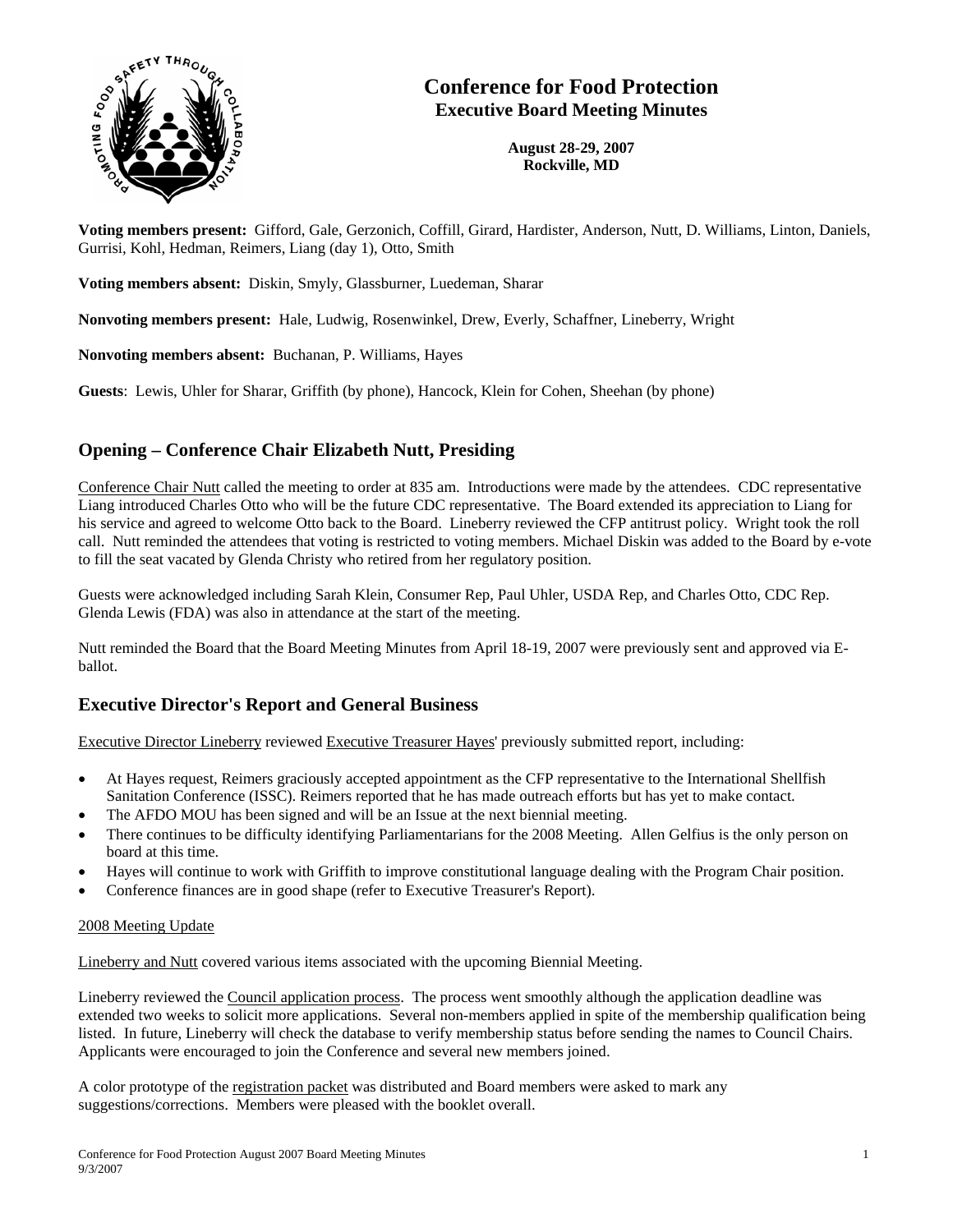Online registration will be available in mid-October. We will have a secure socket on the website for accepting online registrations and payment. Registration packets and delegate letters will be mailed to the membership on or before November  $14<sup>th</sup>$  (150 days before the Conference).

Lineberry reviewed the list of San Antonio Meeting assignments as follows:

- Dee Williams will be in charge of the orientation and supervision of scribes and runners provided by the Local Arrangements Committee.
- Lorna Girard will give the Committee Orientation and will identify someone to help her with that.
- Allen Gelfius will lead the Parliamentarians.
- Nutt, Gelfius, and Lineberry will present the Assembly Orientation Session.
- Gifford, Girard, Kohl, Linton, Klein, and Coffill will attend and facilitate Caucus meetings for their respective constituency.
- Yiannas and Otto will conduct the Council Orientation.
- Eils will be contacted regarding the New Member Orientation. Hedman stated Eils may be retiring so someone needs to do the orientation with Larry to be able to transition into that role.



**Nutt** will consider the need for a backup presenter for the New Member Orientation.

Hayes requested that the issue of stacker ribbons be raised. Pros and cons were offered up by the Board members. San Antonio will have ribbons. The Board needs to consider the future use of ribbons beyond that.



**Everly, Hedman and Hale** will work together to identify some suggestions to expedite the process or offer alternatives for 2010 and beyond. They will report back to the Board at the next meeting.

Lineberry requested Board members to think of outlets to receive the Conference press release announcing the 2008 Biennial Meeting. Suggestions - NEHA State affiliates, Public Health Colleges and Universities,



**Lineberry** agreed to Gifford's request that the press release be sent to the Board. Lineberry will also provide a list of those who currently receive the press release.

Reimers delivered the Local Arrangements Committee Report. Everything is going well. Lots of activities are underway with regard to events and entertainment. Marlow and Hendy (Texas Department of Health) submitted a written report and indicated that they have a court reporter, a bank account, office managers; appropriate equipment has been reserved; HEB will provide canvas bags for attendees; keynote speakers have been invited.

Wright reviewed the written Executive Assistant Report. We currently have 560 members - an all-time record. There has been a rise in the number of academic members to 24.



**Wright** will send the list of academic members to Linton. (Done 9/3-LW.)

The redesigned website is nearly ready for launch and is expected to be available sometime in September. The Sterling selfmanagement tool, Co-Pilot, allows us to update content and documents. We will still need to use Sterling staff to make changes to overall design, format, menus, etc. Currently, there are some glitches with Co-Pilot that are being worked out.

Nutt referenced Janice Oliver's letter responding to the request to reconsider the FDA decision regarding the Bachelor's degree requirement for regulatory professionals. Girard asked Smith if wording could be "BA/BS is highly recommended" and not mandated. Smith said FDA may be open to some language modification that would not require a change to Standard 2. It may be possible to achieve the same result with reference to a degree or combination of education and experience. Any change would apply to standard 2 (Program Standards) and the FDA Standardization Guide. It would not be a Food Code issue.

Lineberry reminded the Board that the CDC MOU is in process. Liang reported that the document is in Dr. Gerberding's office and CDC lawyers are evaluating the language and need to give it a stamp of approval. It is close to being finalized.



Nutt reminded **Standing Committee Chairs** to develop a summary of committee activities set to timelines so new chairs will have some guidance to follow and include this as an addendum to their Final Committee Report.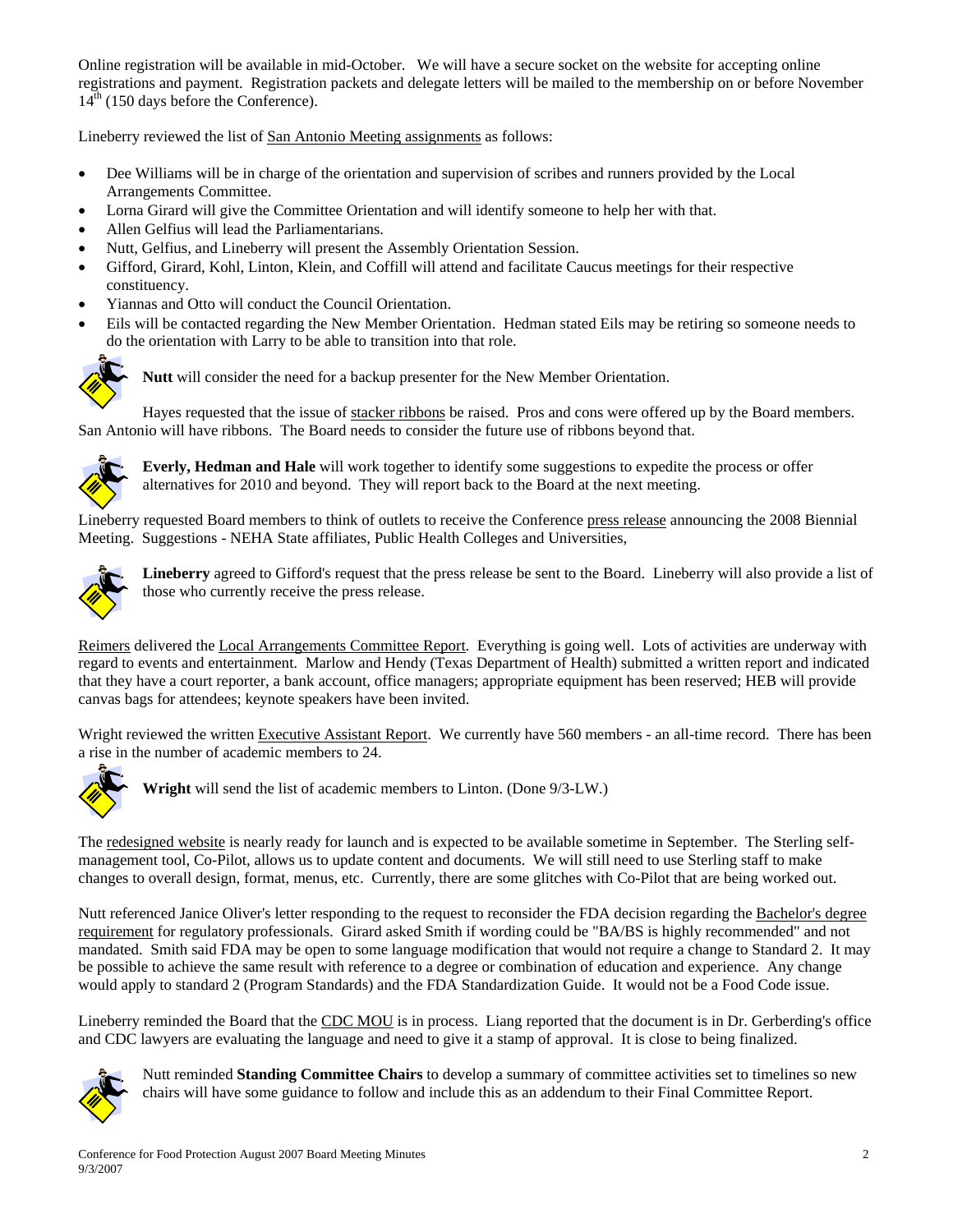# **Council Reports**

Conference Chair Nutt commended chairs for providing excellent reports in a timely manner and so consistent in format.

Council I - Lee Cornman, Council Chair, reports that she has 4 committees and work is continuing with scheduled conference calls. The Critical Item Committee wants guidance on what to do with members who don't participate. The Board advised that the Committee Chair can write a letter to the member requesting participation or advising them of removal from the Committee. Cornman also requested that the updated document, Food Recovery Guidelines, be posted to the website.



Reimers moved and Daniels seconded motion to accept the Council I report. The motion carried unanimously.

Council II - John Gurrisi, Council Chair, reports that Council II's 8 committees and subgroups are progressing. The Certification of Food Safety Professionals group will further discuss the bachelor's degree requirement. The Emergency Preparedness and Response Committee requested that the draft document, Emergency Guidance for Food Establishments, be posted on the website with a request that members review and make comments prior to the Issue being prepared.



**Wright** will receive direction from the Emergency Preparedness and Response Committee Chair and make necessary contacts with membership via blast email and the website.



Anderson moved and Linton seconded motion to accept the Council II report. The motion carried unanimously.

Council III – David Ludwig, Council Chair, reported that all 4 committees submitted timely reports. They have been active in moving their charges forward. The Sanitizer Committee requested modifications to their roster as stated in their report.



D. Williams moved and Girard seconded motion to accept changes to the Sanitizer Committee roster. The motion carried unanimously.

Ludwig indicated appreciation for the support Conference Chair Nutt offered that resulted in an EPA member being appointed to the Committee.



Gifford moved and Daniels seconded motion to accept the Council III report. The motion carried unanimously.

Nutt facilitated a discussion of the proposed 2008 Biennial Meeting Council Rosters. Council Chairs overall expressed they were pleased by the applicants and followed Bylaws guidelines in making selections. Council II has a representation shortage in 3 areas - processing, vending and consumer. Council II Chair Gurrisi stated that they looked at applicants carefully and selected those who were committee members who should be rewarded for their work, and at the same time, looked for new blood to fill out the Council. Ludwig noted that the Bylaws allow for more at-large members on the Science-based Council. He requested that the next Council application ask what Council(s) a person has served on and when.



**Lineberry** stated that this will be considered when the next Council Application is prepared.

Nutt asked Council Chairs if they felt the Council application and selection process worked. Much discussion ensued though comments were generally positive. The Board advised Klein to seek to identify 2 consumer members who may agree to serve on Councils 2 and 3.



Daniels moved and Hedman seconded motion to accept Council appointment rosters as written with caveat that Klein may identify appropriately qualified Consumer members by September  $11<sup>th</sup>$  resulting in modification to Council II and III rosters. Any Consumer-related changes would require Board approval. Motion carried unanimously.



**Wright** will send consumer names and contact information to Klein. (Done 9/3-LW.)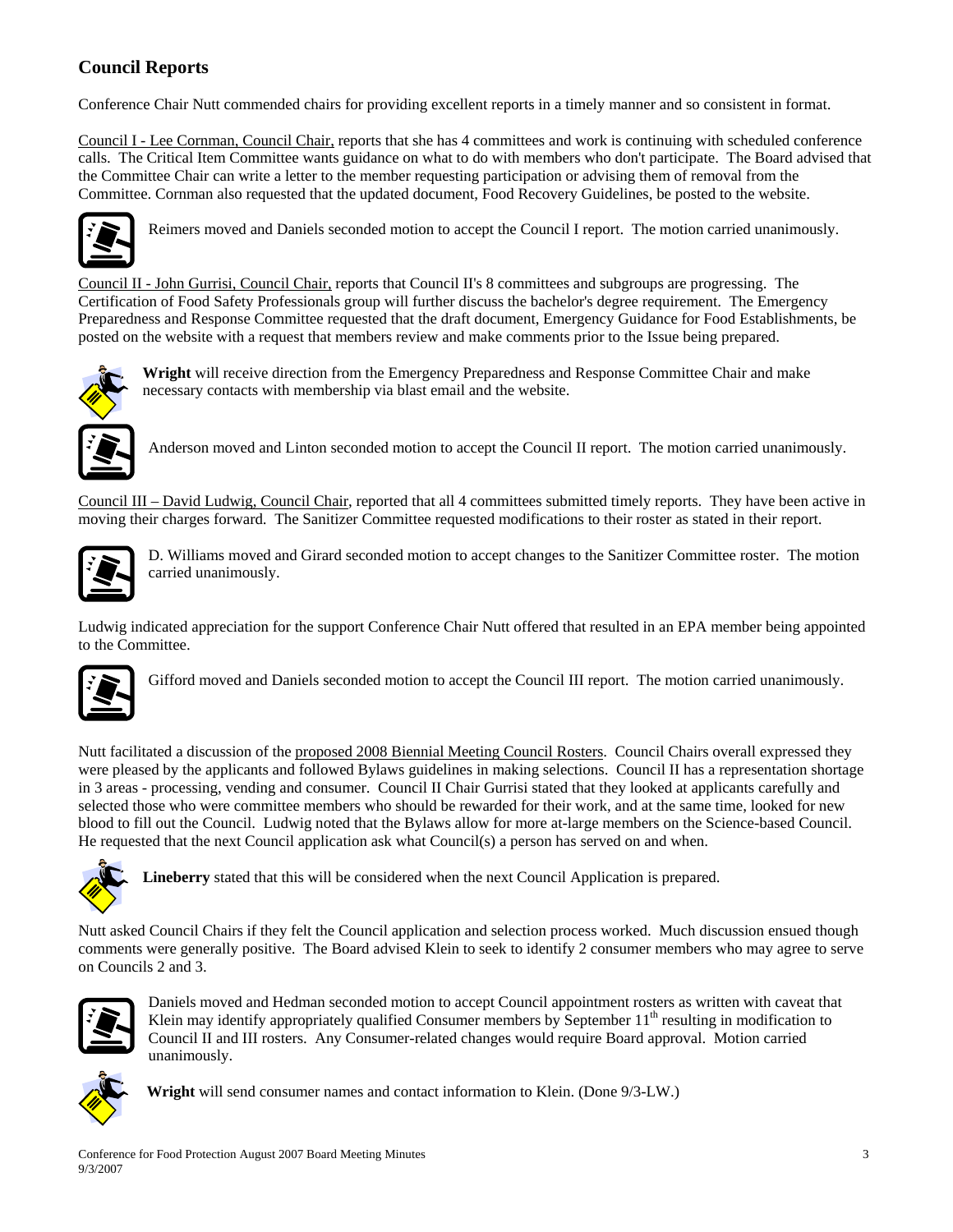### **Standing Committee Reports** (refer to previously submitted reports for more detail)

Program Committee Chair Don Schaffner reported that the Program agenda is being finalized. There will be a 45-minute Q&A in the morning and a 30-minute Q&A at the end to heighten interaction. All invited speakers have agreed to participate. Only one speaker needs financial travel assistance. Discussion centered on direction the content will take with numerous suggestions made that Don will address with the speakers. CEU process is in the works.



**Schaffner** will submit changes to Workshop entries in Registration Booklet by mid-September.



Gifford moved and Gurrisi seconded motion to accept the Program Committee report. The motion carried unanimously.

Issue Committee Chair Vicki Everly reported that Board action is required and referred the Board to her previously submitted Report. A report addendum was handed out to the Board; page 6 of 8 replaces original page 6 of her report ("Additional Criteria for Committee-Submitted Issues"). Everly requested approval of policies to ensure the Board is in agreement as to how Issues will be handled. The main concern for clarification related to the wording in the proposed "Issue Acceptance Criteria" that states an Issue could be rejected based on "content and clarity." Everly expressed her position that we review submitted Issues strictly for spelling and grammar. The Board has confidence in the Issue Committee reviewing the Issues, and requested that the Committee continue to review Issues for content and clarity, and to use the Council Chairs and Vice Chairs to make the final determination when there are unresolved questions.



Gifford moved and Hedman seconded motion to accept the Issue Committee report and Board policy recommendations, allowing "Issue Acceptance Criteria" to be reformatted without change of content. Motion carried unanimously.



**Everly** will work with **Lineberry** to ensure these changes will be put into the "SOP" Manual rather than the Constitution and By-laws so rapid correction can be made as needed.

The Issue Committee report addendum also included research on branding policies. After Board discussion, it was agreed that the existing Commercialism Policy (established in August 2000) meets the needs of the Conference and that legal review is not necessary.



Hedman moved and Daniels seconded motion that the Issue Committee need take no additional action regarding a branding policy. Motion carried unanimously.

Constitution & Bylaws/Procedures Committee Chair Jane Griffith (by telephone) assured the Board that the work of the committee is on track and apologized for the circumstances that interrupted her prompt communication with the Board. She reviewed the Issues that will be prepared by the Committee on behalf of the Board. Conference Procedure amendments are underway, position descriptions are being reviewed and amended as needed. Their next conference call is scheduled for September. Lineberry updated Griffith on status of CDC MOU which will be submitted by C&B as an Issue. Ludwig asked Griffith if questions to be considered should be sent directly to her such as the fact that the C&B does not state that the Chair position for Council III be rotated between industry and regulatory members as it does for Council I and II. Griffith requested that Ludwig and Rosenwinkel submit a request/recommendation to her for Committee consideration.

Smith brought up the concern that federal participation and/or voting on committees is not consistent. A long Board discussion centered on Federal advisors and their membership/voting status. No consensus was reached. Smith is on the C&B Committee and will pursue more discussion when they "meet" in September. Lineberry stated that a protocol needs to be developed.



Reimers moved and D. Williams seconded motion to accept the Constitution and Bylaws Committee report. Motion carried unanimously.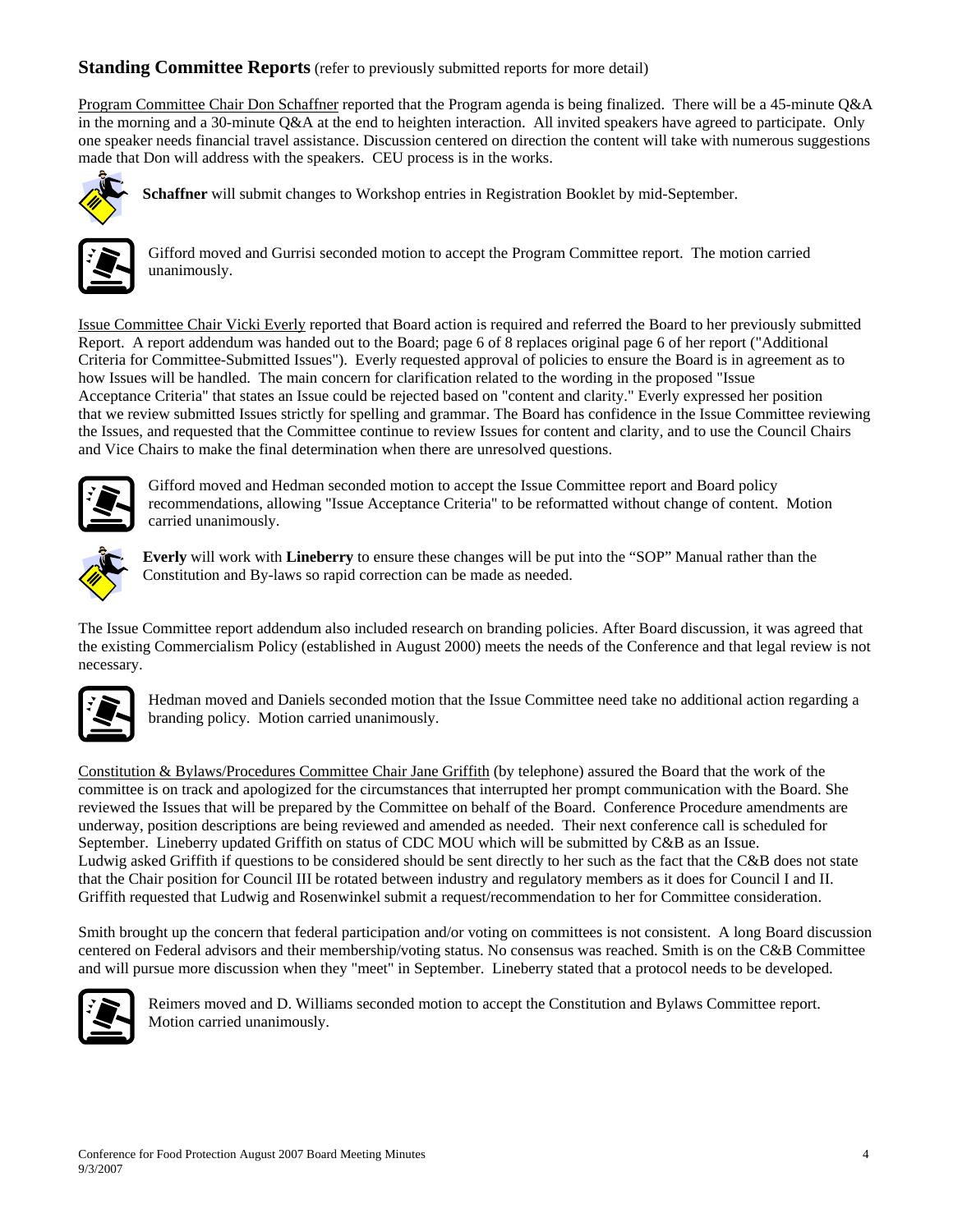Managers Training, Testing, and Certification Committee (MTTC) Roger Hancock reported that the Committee is working on 3 charges and reviewed those charges using the previously submitted report. Charge #1 asked the Committee to research Food Protection Manager certification in the International community. It has concluded that there is really not a standard and this will be so stated at the 2008 CFP. It is conceivable that our standards will become the international standard. Charge #2 addressed the need for maintaining the standards for accreditation, specifically Standard 5 (admin/security) that may need to be strengthened based on some cases of fraud that were detected. The 3rd charge is to make available appropriate training so folks can become certified and creating a clearing house on public information of material that is available. The Committee's position continues to be that the Food Code is the "body of knowledge" that is the core of certification.

The Committee is also continuing to address marketing/communication efforts to inform various jurisdictions of the accreditation and certification process, the CFP Standard, the rigor that went into creating the Standard, etc. and provide code language that can be adopted by State and local agencies.

John Marcello is completing his third term on the ACAC Committee and will rotate off at the end of this term. The Board will need to select his replacement. The conflict of interest issue is a big barrier to overcome. Marcello has provided a list of qualifications needed for his replacement. Cornman suggests this info be taken back to the MTTC Committee for deliberation. The Board suggests that the choice be a member of CFP and have some knowledge of retail food and the Conference. Anderson suggested the Committee should come up with names to replace Marcello and submit those to the Board for consideration.



Daniels moved and Girard seconded motion to accept MTTC Committee report. Motion carried unanimously.

Resolutions Committee Chair Gale asked that Board members making suggestions for resolutions give some lead time for the committee to do a good job at developing appropriate recognition.



Gifford moved and Reimers seconded motion to accept Resolutions Committee's report. Motion carried unanimously.

Nominating Committee Chair Elizabeth Nutt verbally reported that the nominating process is underway. The Committee has identified a glitch with the availability for consideration of anyone whose position is up for re-election at the Biennial Meeting. The Committee will make its recommendation in January.



D. Williams moved and Gale seconded motion to accept Nominating Committee verbal report. Motion carried unanimously.

Strategic Planning Chair Hedman reported that previous Chair McAndrew did a good job at moving the Committee forward. The Board initially set up this committee out of a concern that we needed a plan to build membership and maintain interest in the Conference especially when the Food Code was being changed from a 2-year to a 4-year revision cycle. Hedman questioned the Board about what we really want the Strategic Planning Committee to do now. Are we supporting the Conference Mission? Gale suggested Committee could focus on specific constituency such as consumer or academia to build their membership. Otto suggested the Committee look into establishing "foundation" support for them. Perhaps Committee needs to consider internships and succession planning. Hedman agreed to take the Board's ideas back to the Committee.



Anderson moved and Gale seconded motion to accept Strategic Planning Committee report. Motion carried unanimously.

Audit Committee Chair Barb Gerzonich - no report.

## **Board ad hoc Committee Reports**

Infomercial Committee Chair D. Williams presented an update on the Infomercial development process. There was a conference call in June. The ad hoc Committee members have decided that they needed to develop a script and have a moderator to develop more voiceover to go along with the excellent footage provided by Otto. There has been some discussion that a University may be willing to help develop this. Otto outlined possible direction for the infomercial such as use as an information resource on the website' taken to another Conference for educational purposes, recruit new membership, and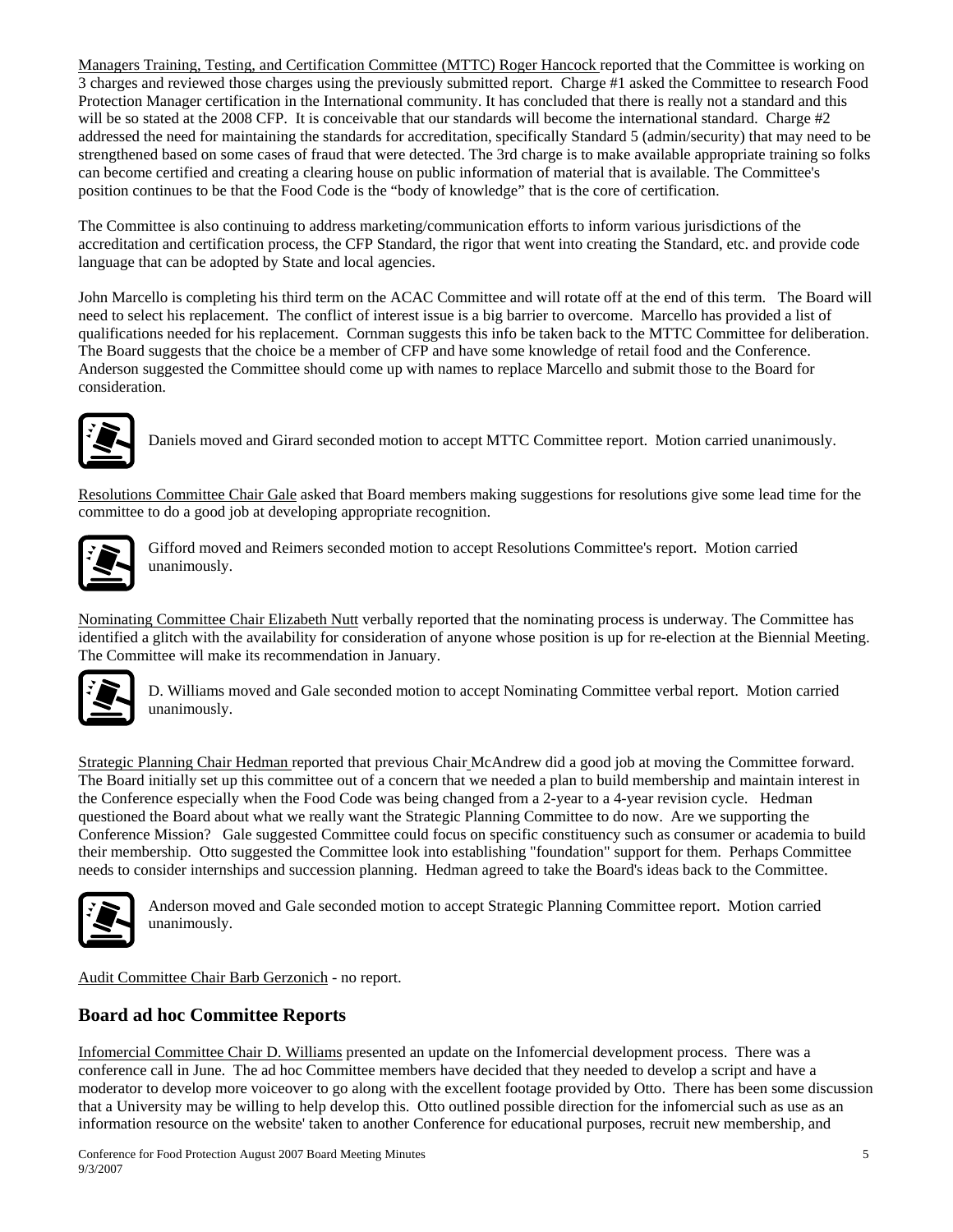promote food safety and environmental health for the next generation. Hedman suggested that the Strategic Planning needs to be involved. The Committee may be asking for funds once needs are identified.

NOTE: Acceptance of this report was not recorded. Board acceptance of these meeting minutes will include acceptance of this report.

Sponsorship Committee Member Hedman (for Eils) reported on previous Board discussion on changes to sponsorship levels. The Committee recommended removing the "copper" (lowest) sponsorship level, and restructured the incentives given at the higher levels while keeping donations at the same amount they were in 2006. It was recommended that sponsors get a reduced workshop rate for sponsor registrants. Everly requested that the Sponsorship Opportunity document be amended to read "organization" instead of "company." An amended copy of the sponsorship committee report was distributed to the board.



Reimers moved and Anderson seconded motion to accept the amended Sponsorship Committee report. Motion carried unanimously.



**Wright** will provide Hedman with a list of industry members for sponsorship committee. (Done 9/3-LW.)

**Hedman** will recommend to the Committee that the word "organization" replace the word "company" on the Sponsorship benefits document.

Compensation Committee Chair Gale requested a motion be made to disband the Committee as it has met its charge.



D. Williams moved and Smith seconded motion to disband the Compensation Committee. Motion carried unanimously.

# **Agency Reports**

FDA Report - Kevin Smith, Glenda Lewis, John Sheehan (by phone)

Smith indicated that Dr. Brackett or Janice Oliver may be available to keynote the 2008 meeting. John Sheehan, Division of Food Safety joined us by phone to inform the Board of FDA events and news along with Smith. See written FDA report.

- Final guidance on fresh fruits and vegetables has been produced (growing and processing); tomato safety initiative launched also;
- FDA continues to conduct international train-the-trainer programs on GMP's in Guatemala and Peru.
- FDA issued guidance for processors of low-acid juice such as carrot juice (C. bot).
- There is an increased priority on expansion of use of irradiation to control pathogens in foods.
- A public meeting will occur in the next few months on an avian influenza preliminary risk assessment model predicting potential risk from consumption of eggs and poultry meat.
- Tomato safety initiatives were launched in June (68 farms). Lots of data will be coming in and lots of data analysis will need to be completed.
- Chemical contaminants (melamine) have pushed risk assessment on pork, chicken and eggs fed to animals as feed to a higher priority.
- CFSAN has developed a cheese risk profile (suitcase cheeses) from Central American countries and Mexico.
- The Egg Safety Rule has been completed and is awaiting final approval and release.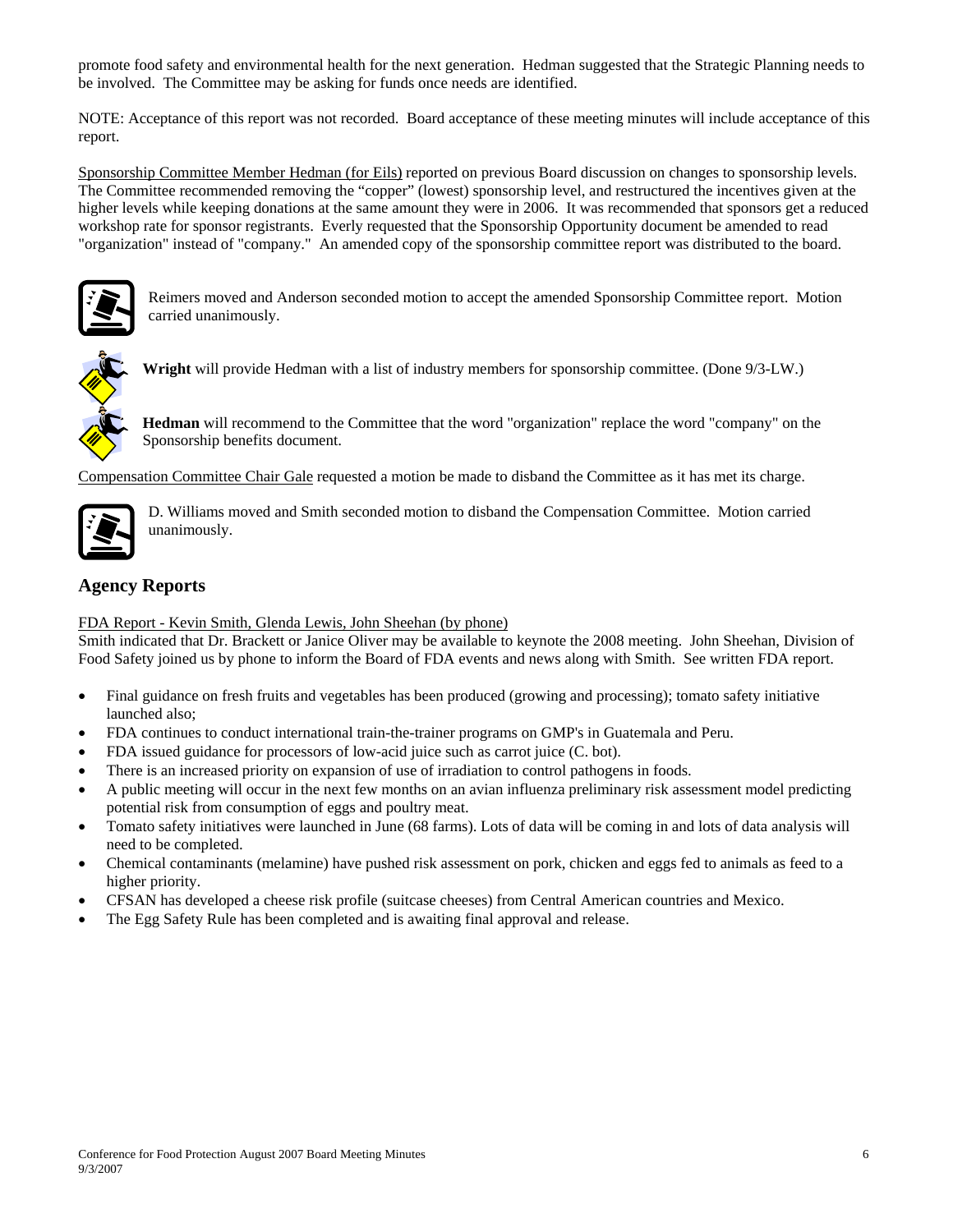### CDC Report, Charles Otto

Otto stated that he is very glad to be back on the Board. He reported numerous initiatives including:

- The FDA and CDC are meeting monthly to deal with issues related to food and outbreak investigations.
- MMWR published last week indicates an increase in norovirus within the United States especially in long-term care facilities. Two new strains have been reported, and two deaths have been directly attributed to norovirus.
- Epi-Ready Program (developed jointly with NEHA) has trained 1100 individuals; 98 have become trainers.
- Many new events are being investigated Salmonella wadsworth outbreak; botulism recall; Salmonella schwarzingeran in dry pet food
- CDC's Environmental Health side has a new leader, Rob Blake from the State of GA. He is the current NEHA president and successfully transitioned Georgia into their new food code.
- CDC has developed a new model aquatic health program (pools and water parks). There have been more waterborne outbreaks this year than ever recorded before.
- CDC is working on an advisory for water interruption.
- EHS-net information system was used by CFP Data Capture Committee in association with students from GA State University.

### USDA/FSIS Report, Paul Uhler for Mimi Sharar

Uhler reported that Alfred Almanza has been appointed as the Administrator for FSIS. Almanza is a 30-year veteran of FSIS, serving most recently as the Dallas District Manager. Other initiatives reported include:

- In August, FSIS held a public meeting to discuss Public Health Based Inspection in slaughter plants.
- FSIS worked with FDA and Castleberry's Food Company (GA) to investigate a C. botulinum incident in canned meat products.
- FSIS published its final rule prohibiting the processing of downer cattle.
- FSIS issued a directive describing the decision-making process used when determining whether it is appropriate to accept results from a non-FSIS lab.
- FSIS issued a notice regarding the routine sampling of trimming intended for use in raw ground beef.

### Canada Report, James Drew

Drew delivered an excellent overview of the Canadian Food Inspection System. A PowerPoint presentation and a written report will be posted to the website.

- Canada has 32 million people in a country slightly larger than the United States; 70% of the population lives within 60 miles of the US/Canada border.
- Canada therefore has a huge territory requiring inspection that is sparsely populated.
- 1 in 8 Canadians is employed in a food-related job.
- Agriculture and seafood are a large part of the Canadian economy. Forty-five per-cent of agricultural products are exported and 95% of seafood is exported.
- Three levels of government are involved in food safety.
- Canada has a good data-capturing process on foodborne illness diagnosis and treatment because physicians have to bill the government to be reimbursed for services.
- There is nothing comparable to the Model Food Code in Canada so each province has different rules.
- Canada has set aside considerable resources in anticipation of an outbreak of pandemic influenza.

### **New Business**

Lineberry summarized the USDA response letter to 2006 Issues that was emailed to everyone. The USDA response will be posted on the CFP website.

The 2010 meeting in Providence, RI will be held April 9-14. We need to identify a host for the 2012 Meeting to be held in the Midwest Region. Girard, Luedeman, and Linton (all from that region) were appointed to an ad hoc 2012 CFP Meeting Location Committee to help identify a host city and host agency.

Larry Eils sent an email to Hayes concerning Conference finances, specifically the size and use of the reserve fund of around \$93,000 (\$9,000 of this is earmarked for Crumbine). Eils requested that the Board consider the use of these funds for financing